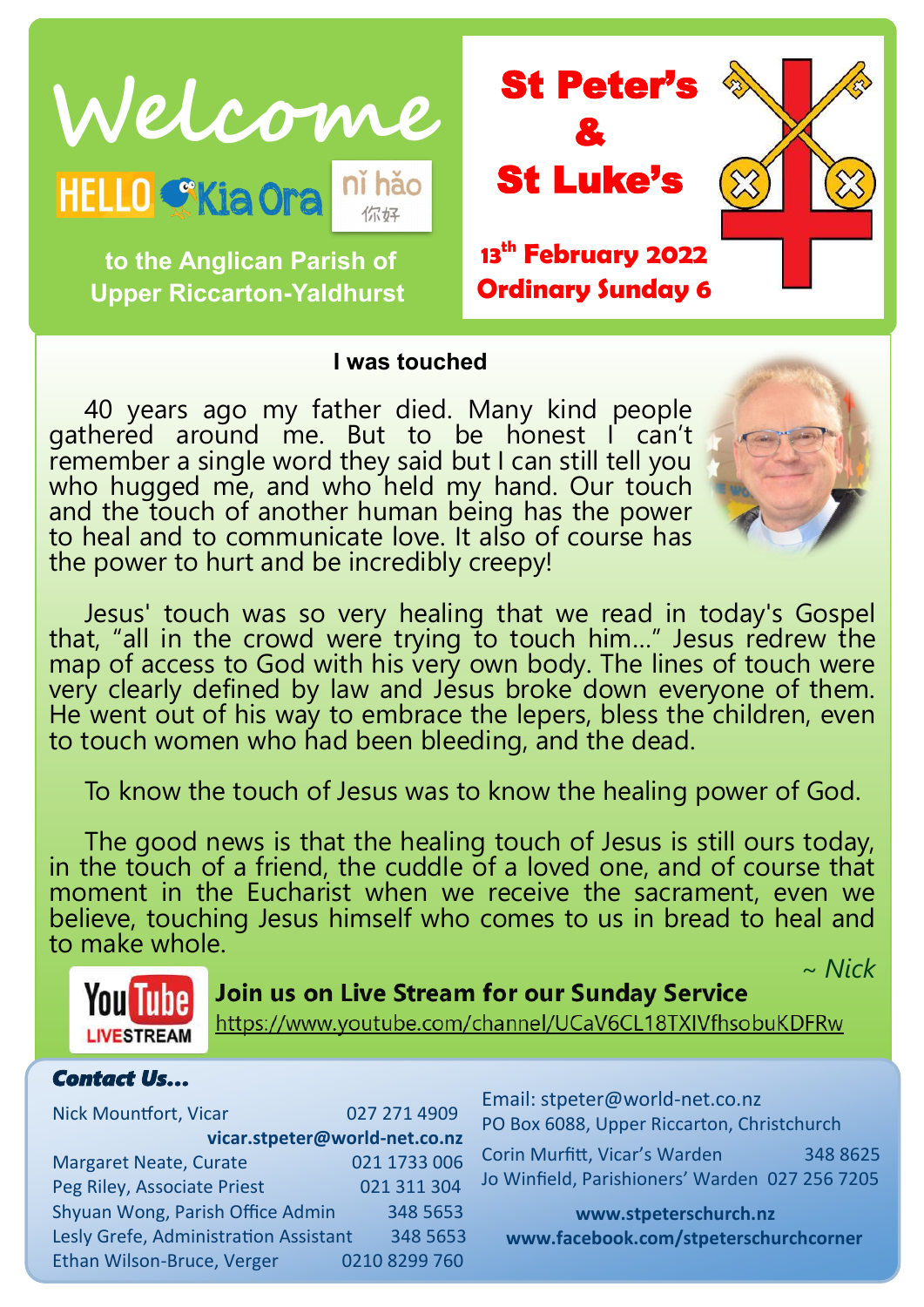### **News in the Parish**

#### **Lenten Studies**

Each year we offer a Lenten study. Lent is the 40 days before Easter and a time when we follow the example of Jesus in the desert and fast, give and pray. This year we will offer two studies. Both in the Atrium, (because we need the internet and the giant TV.) One on Wednesday's at 11am, and one on Sundays at 4pm. The clergy will lead them and they will renew your relationship with God and scripture. Tell one of the clergy if you want to book your place. Beginning, the 2nd of March. ~ *Nick*

**Church at Traffic Light Red**

Be assured that worship and church will continue right through this current time. We are already doing all we need too, i.e. masking up, signing in with our vaccine pass, deep cleaning between services, keeping a meter apart, having communion as bread only, not physically sharing the peace, not passing the plate around and not handing out bulletins. We are under a 100 at 9:30am currently so no need to stay away to free up space for someone else.

A couple of things to think about. We all need a buddy someone outside of our household who could bring us food and medicine if we get sick. Please let us know if you don't have such a person and we will find you one. Make sure you get a booster and remember the clergy are here to help so be in touch if we can help in anyway. Together we can do this. ~*Nick*

#### **AGM Reports**

A quick reminder as our AGM is coming up in April, all teams are to prepare reports soon and email the office by Sunday 27 March 2022.

#### **Judith's Christmas Cards**

The cards that are left on the table in the back of the church are the last ones left for this year.

#### **Furniture and Things**

Saturday, 19 February 9am to midday. It will be run outdoors on the glebe land and between the halls and in and around the Bowden Hall. wet it will be cancelled. Wide range of second hand furniture and other items in good condition for sale. Includes Church Pews and Household furniture. Scanning facilities available. EFTPOS available for larger items.

~ *Jo Winfield*

#### **Service Rosters**

We are looking for help in all areas of this vital ministry please - at all three services. The more people we have the less you would be called upon. If you would like to help in the sanctuary (serve, lead worship), welcome at the door, read lessons, lead the prayers for the people, help with morning tea, or in any other way, please contact Jo Winfield 027<br>2567205.  $\sim$  Jo Winfield ~ *Jo Winfield* 

#### **Prayer Exercise**

A number have asked for the prayer exercise from an earlier sermon.

Read Mark 4:31-45 slowly to yourself, with the aid of Rembrandt's

painting image yourself in the scene. Use all your senses. What does the storm feel/smell/look/taste/ sound like? What does the rising anxiety in you feel like? Imagine waking Jesus, hear his words to the storm, "peace be still." What does the calm feel like? Repeat the exercise with any anxiety you have. Return to the scene as many times as you need to with any fears or anxieties. Allow Jesus to minister his peace and calm to you. ~ *Nick*

#### **Donating Goods for Garage Sale**

We are no longer accepting goods until we manage to clear what we have. Our storage is at its capacity.

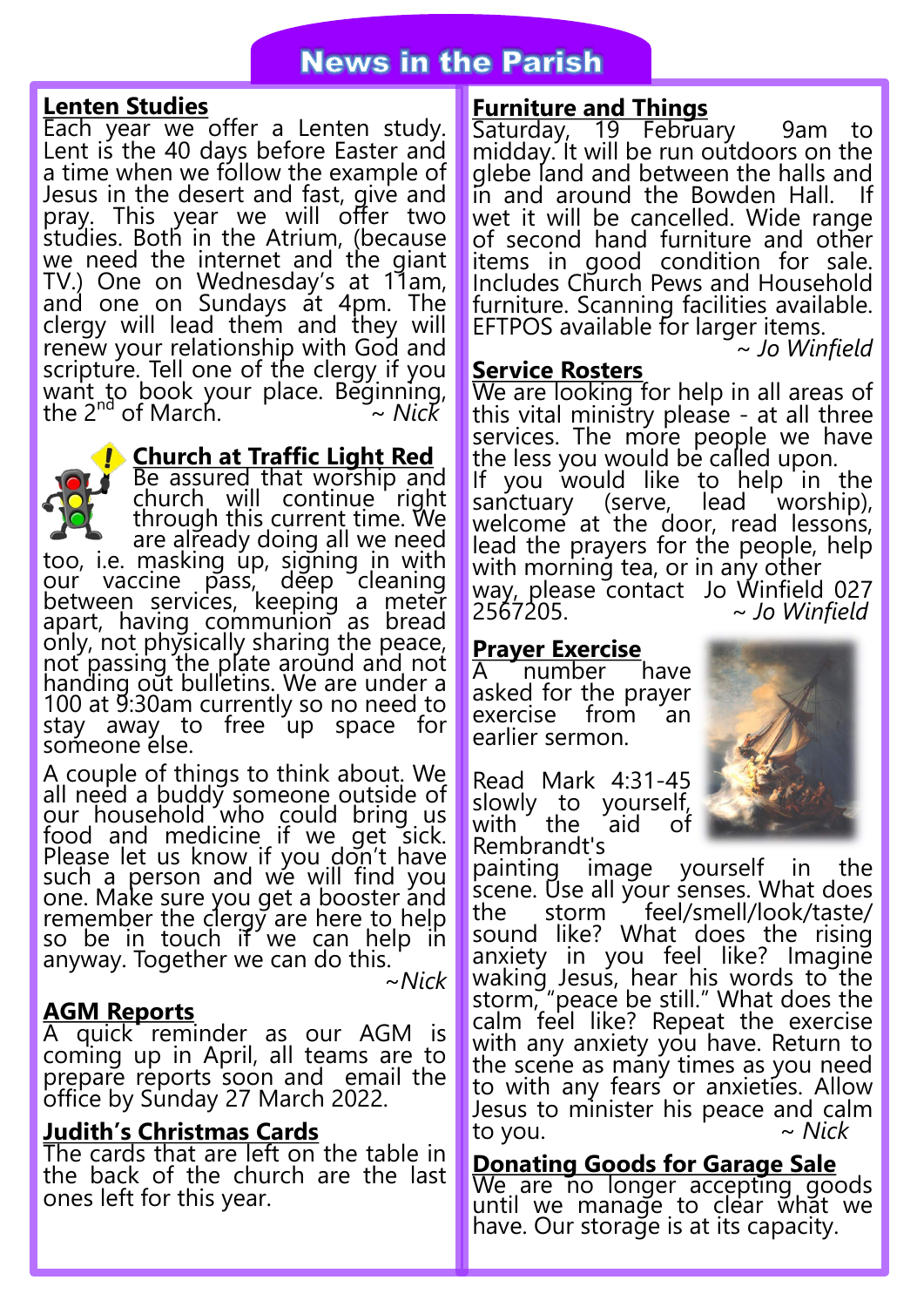



Proudly helping bring children back to Church Corner

The preschool had a wonderful Waitangi Day/Chinese New Year celebration with some of our families last Friday night. Parents enjoyed seeing their children dress up in Chinese costumes for the performance. The children performed a play based on the Treaty of Waitangi, called 'The Blues and the Yellows'. We sang the Lord's Prayer and Te Aroha (the preschool's waiata) followed by 2 songs in Mandarin, one about a flower and one that expressed good wishes for Chinese New Year. The evening ended with each person being given a dessert goodie bag, containing a New Zealand dessert and some Chinese sweets. We also gave a mandarin to each attendee which is a traditional gift given at Chinese New Year."

 ~ *Liz Orr stpeterspreschool@mcctrust.nz*

0000000000000

### Mission Focus

#### January Mission Table

We held a very successful Mission Table for St. Andrew's school in Tonga last Sunday.

Grateful thanks to everyone who bought in all the lovely goods to sell - our table was laden!

Thank you also to everyone who came and spent their money for such a worthwhile cause, We raised over \$630-incl. \$98-20 from the Exercise Class.

If you were not in Church last Sunday but would like to support Tonga and the Hornsby Trust, the contact is www.hornsbytrust.org.nz **~***Jill and Noeline*



#### Sunday 13 Feb

**Family Church** - 11:15am - Church **Vestry Retreat (FULL)** - 12pm

Monday 14 Feb **Happy Valentine's Day! Walking Group (FULL)**—1:30pm,

Fendalton Park

Tuesday 15 Feb

**Morning Prayer**—9am, Chapel **Staff Meeting** —9:15am, Atrium **Exercise Class** —9:30am, Parish Hall **Elms Court Village Service** —11:00am

Wednesday 16 Feb

**Morning Prayer**—9am, Chapel **Wed Service** —10am, Church

#### Thursday 17 Feb

**Morning Prayer** —9am, Chapel **Walking Group (FULL)**—9.30am, Princess Margaret (coffee)

**Coffee & Chat**—10am, Parish Hall **St Peter's Choir** —7:30pm, Church

Friday 18 Feb

**Morning Prayer** —9am, Chapel

**A-Team**—9am, by the hall 9-11am, Garage Sale Shed open

**St Allisa Life Service** —10:30am

**Family Orchestra** — 6pm, Bowden Hall

#### Saturday 19 Feb

**Furniture and Things** — 9am-12noon, on the Glebe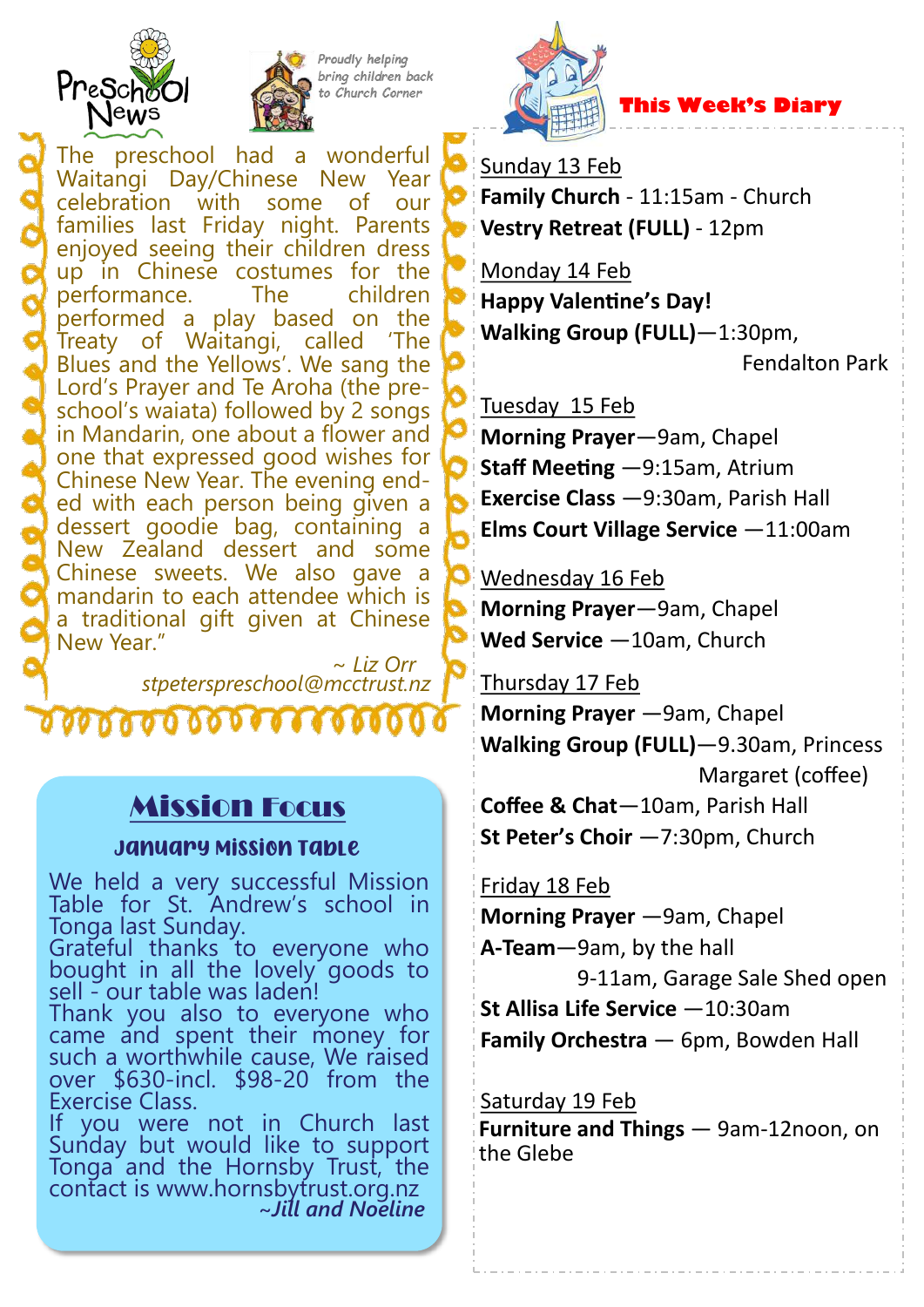### **Worship Details** Prayer Focus

**St Peter's Church** 8am—Holy Communion 9:30am—Holy Communion **Family Church** 11:15am—Holy Communion

**Readings**: Jeremiah 17.5-10 Psalm 1 1 Corinthians 15.12-20 Luke 6.17-26

#### **Sentence**

Rejoice and leap for joy, for behold, your reward is great in heaven. (Luke 6.23)

### **Collect**

Let us pray to be whole:

Faithful God, you have promised that when the kingdom comes we shall all be whole: help us in our brokenness to live out your promise; in the name of him who suffered for us all, Jesus Christ, the Righteous. Amen.

**Versicle and Response for Intercessions** Healing Christ **touch us again.**

### **Next Sunday's Readings**:

Genesis 45.3-11, 15 Psalm 37.1-11, 39-40 1 Corinthians 15.35-38, 42-50 Luke 6.27-38

**For our mission partners…**

#### Petersgate:

**"We pray for people in our community who are feeling anxious, frustrated or depressed due to COVID-19. Thank you for all are working to assist them cope better"**

#### Preschool:

- **For children in transition between rooms at preschool or from preschool to school**
- **New children to grow our roll**
- **Wisdom for staff as we navigate how to keep preschool hygienic /safe for children and families under Omicron Red Traffic light setting**
- **For those in need of prayer, especially Marcia H, Diane R, Beverley P, Alison R, Helen E, Margaret W, Storm B, Leonie, Irene C, Audrey P, Elizabeth C, Neville, Anne S, Helen, Taz, Sheldine, Albert F, Ken B and others on our hearts and minds.**
- **RICCARTON-SPREYDON The Rev'd Sampson Knight (Kim) The Rev'd Victoria Askin The Rev'd Jonathan Carson (Judy)**
- **SOUTH CHRISTCHURCH The Rev'd Jeff Cotton (Jo) The Rev'd Hilary Barlow The Rev'd John Meadowcroft The Rev'd Laurence Le Petit**
- **The NZ Church Missionary Society National Director: The Rev'd Rosie Fyfe**